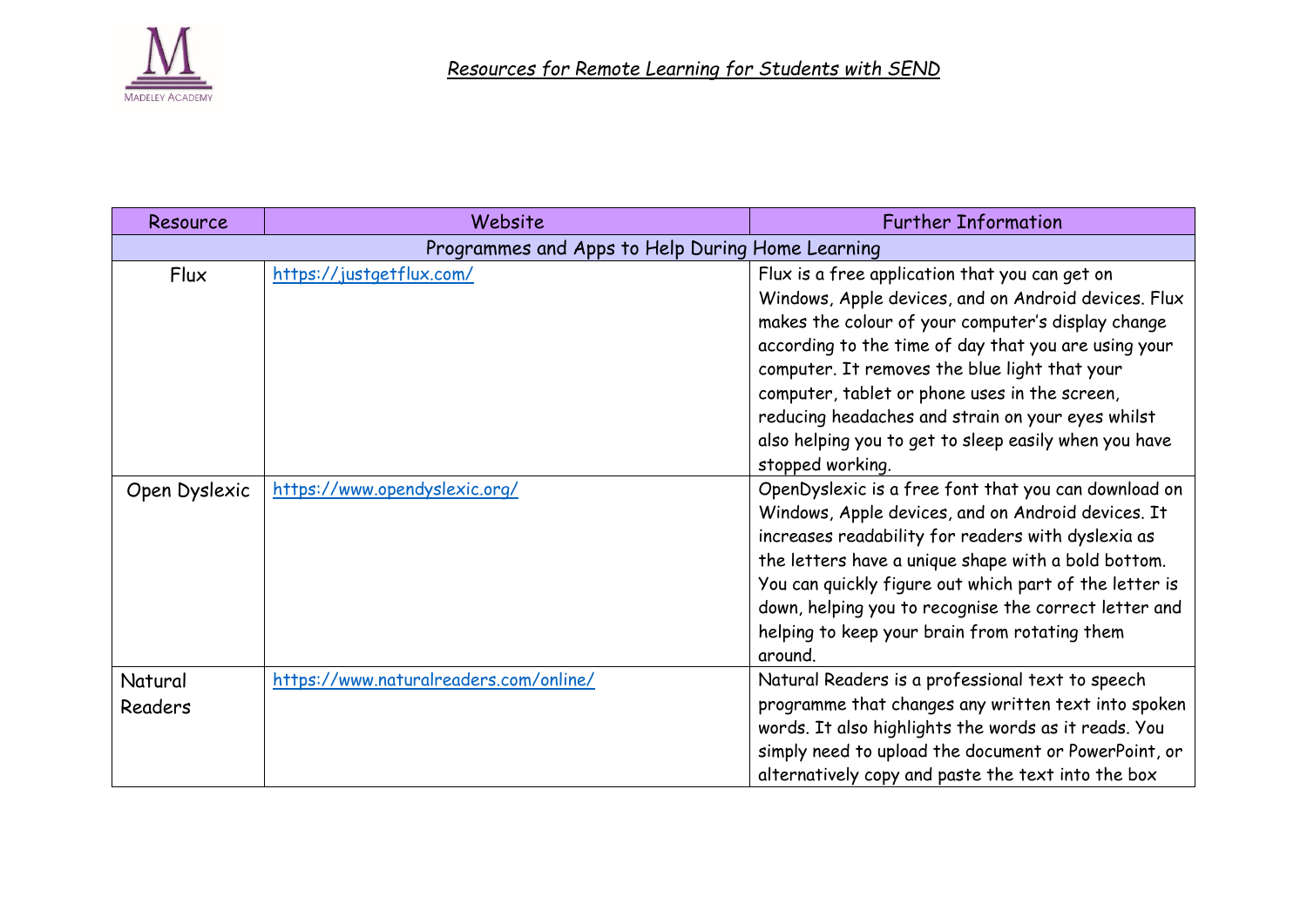

|           |                                                             | and click "Play" in the top left hand corner. You can<br>also change the voice to one which best suits you.                                                                                                                                                                                   |
|-----------|-------------------------------------------------------------|-----------------------------------------------------------------------------------------------------------------------------------------------------------------------------------------------------------------------------------------------------------------------------------------------|
| Colorveil | https://www.aurelitec.com/colorveil/windows/                | Colorveil is available on Windows devices and is useful<br>if you find using an overlay effective. The application<br>adds a customisable colour filter over your desktop,<br>internet browser, document or program. You can<br>easily turn it off too.                                       |
| Claro     | Download the free app here<br>www.clarospeakweb.com/phoneme | PhonemeReader helps you learn how to read by telling<br>you the different sounds in a word and showing you<br>which letters make these sounds. It is great for<br>anyone who is an emergent reader, starting their<br>phonics journey, or just wants a speaking dictionary.<br>And it's free! |

## **Immersive Reader view on Microsoft Word**

If your teachers are giving you work using Microsoft Word, you can use the Immersive Reader to help you to follow the work with fewer distractions. Follow the steps below to access this on the web-browser version of Microsoft word:

1. Click on "View" on the tool bar.

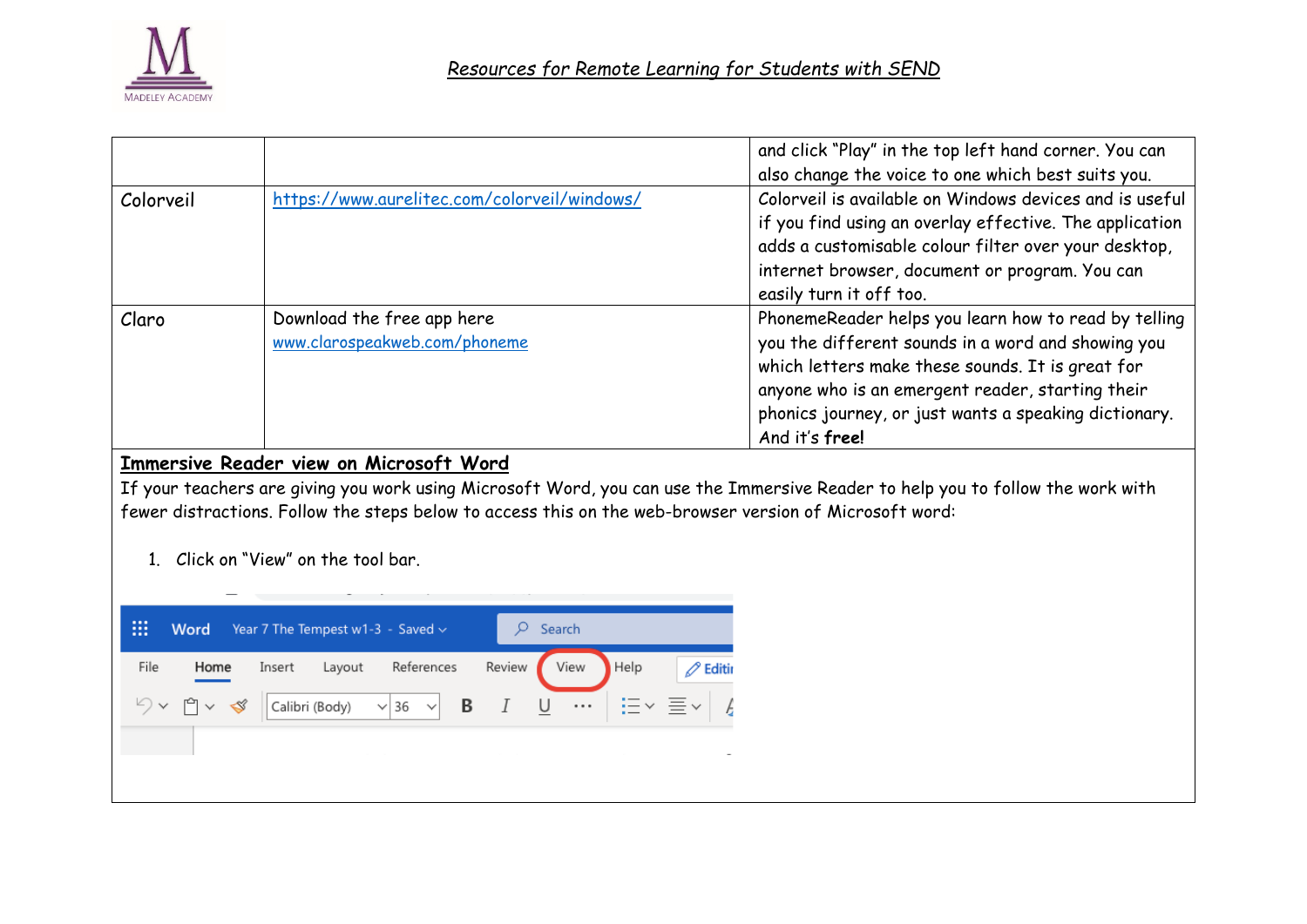

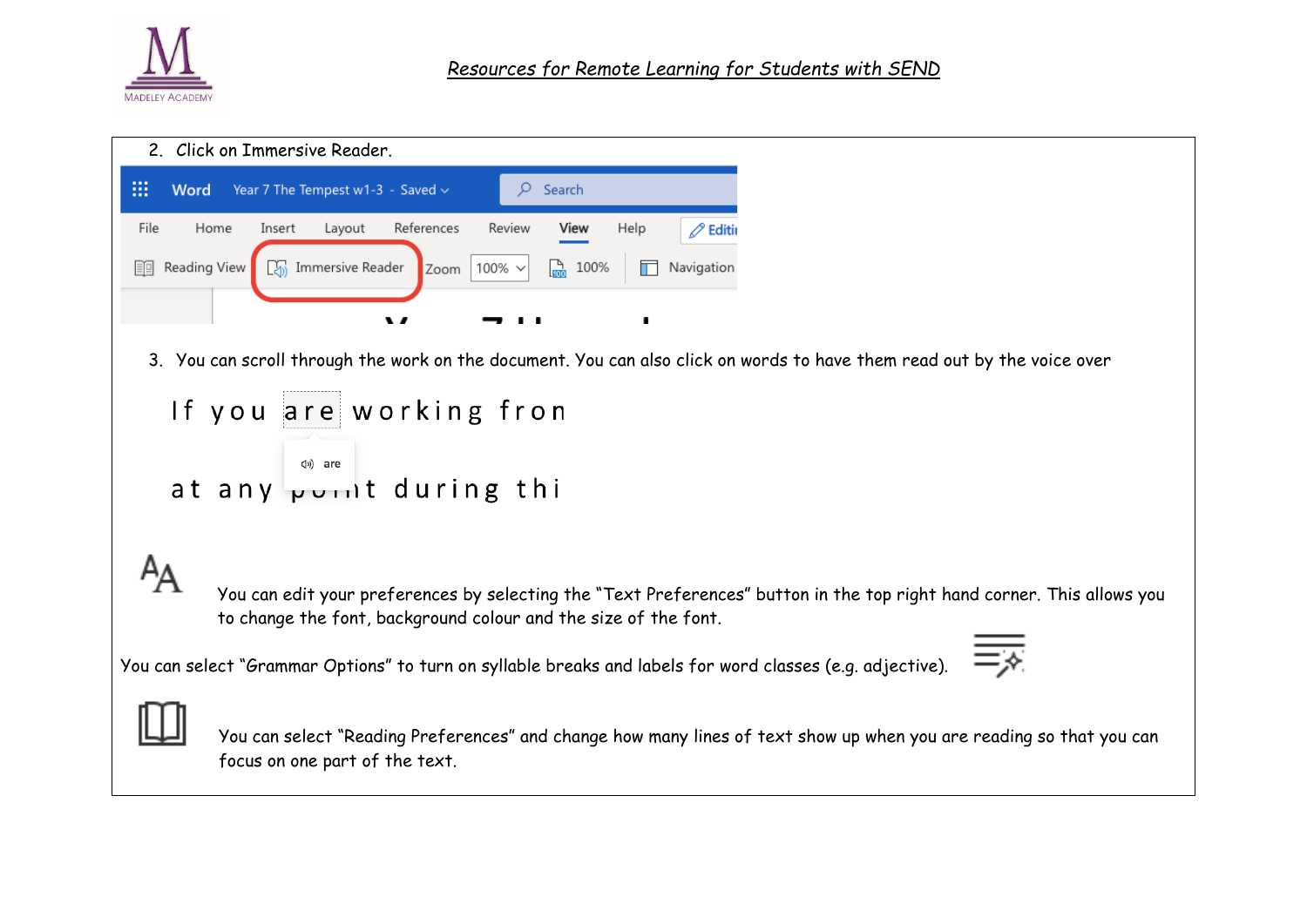

| Clicking on the arrow will expand your window to full screen so that you can focus even further. |                                                                                                                              |                                                                                                                                                                                                                                                                |  |  |
|--------------------------------------------------------------------------------------------------|------------------------------------------------------------------------------------------------------------------------------|----------------------------------------------------------------------------------------------------------------------------------------------------------------------------------------------------------------------------------------------------------------|--|--|
| <b>General Resources</b>                                                                         |                                                                                                                              |                                                                                                                                                                                                                                                                |  |  |
| BBC <sub>2</sub>                                                                                 | https://www.bbc.co.uk/bitesize/articles/zvryp4j                                                                              | At least two hours' worth of educational programming<br>for secondary students every weekday, which will<br>include adaptations of Shakespeare plays, as well as<br>science and history programmes.                                                            |  |  |
| <b>BBC Bitesize</b><br>Learning at<br>Home                                                       | https://www.bbc.co.uk/bitesize                                                                                               | Lessons full of videos, quizzes and practice activities<br>to help you keep on track when learning at home -<br>Year 1 - Year 9.                                                                                                                               |  |  |
| <b>Oak National</b><br>Academy<br>Specialist<br>lessons and<br>resources                         | https://teachers.thenational.academy/specialist                                                                              | Almost 10,000 free lessons and resources. Made by<br>teachers, for every teacher and every pupil.                                                                                                                                                              |  |  |
| The SEN<br>Resources Blog<br>Home Learning                                                       | https://senresourcesblog.com/about-cheshire-sen-tutor/                                                                       | A comprehensive resource of activities to do at<br>home.                                                                                                                                                                                                       |  |  |
| <b>SENict</b>                                                                                    | https://www.ianbean.co.uk/download/a-chimp-like-me-2/                                                                        | A wealth of activities and support from Ian Bean, a<br>consultant and trainer specialising in the use of ICT<br>and assistive technology to support the learning and<br>communication needs of people of all ages with<br>severe and complex additional needs. |  |  |
| <b>Special Needs</b><br>Jungle and<br><b>SEND Essentials</b>                                     | https://www.specialneedsjungle.com/wp-<br>content/uploads/2020/03/SEND-111-Coronavirus-<br>distance-learning-resources-F.pdf | A comprehensive list of distance education resources<br>for children and young people with SEND.                                                                                                                                                               |  |  |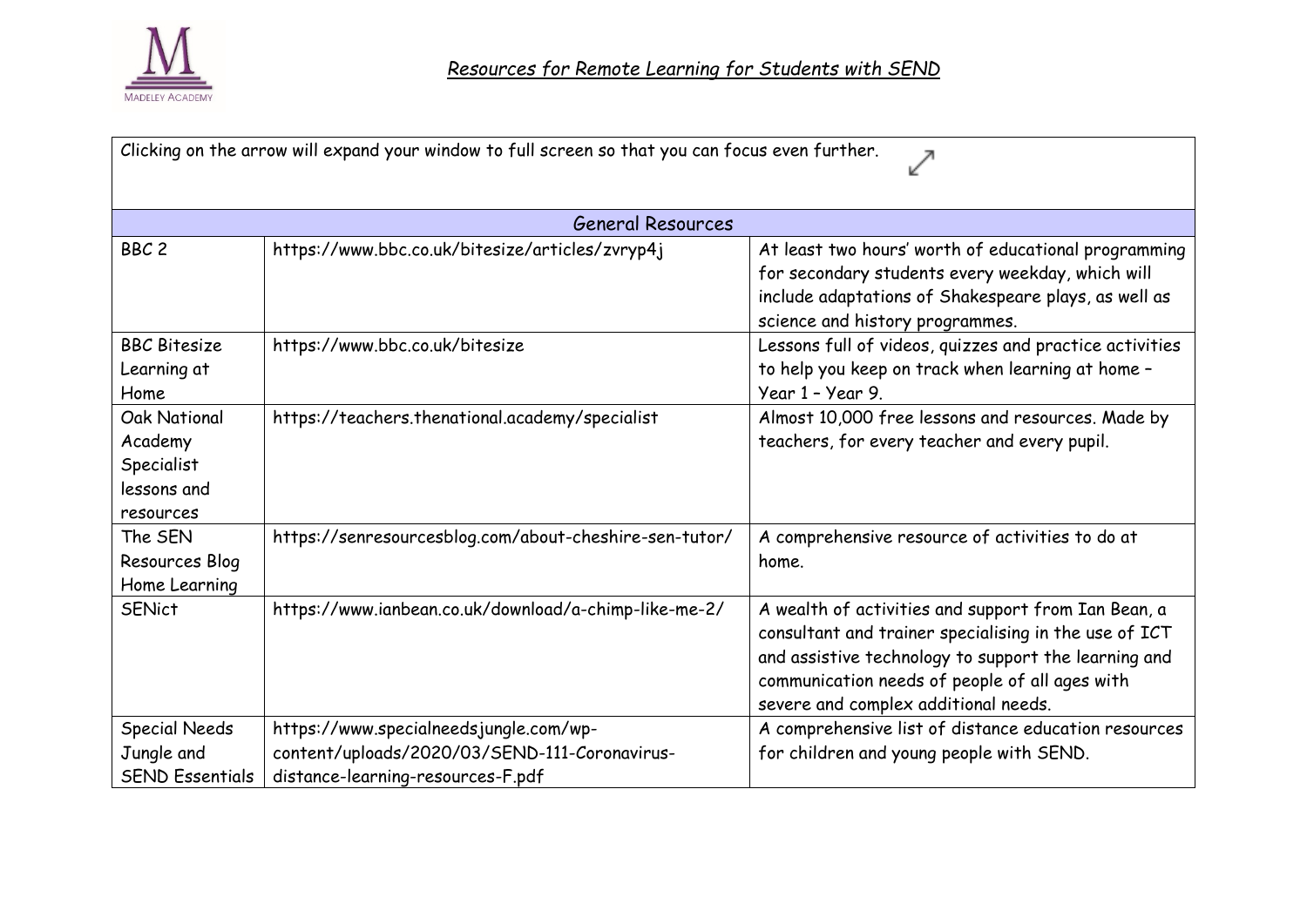

| University<br>College London -<br>Institute of<br>Education -<br>Home schooling<br>children with<br><b>SEND</b><br><b>NHS</b> | https://www.ucl.ac.uk/ioe/departments-and-<br>centres/centres/centre-inclusive-<br>education/homeschooling-children-send<br>https://www.hacw.nhs.uk/childrens-speech-and-language- | Series of information resources to help parents,<br>carers and families support pupils with SEND at<br>home during the period of school closures.<br>A wide variety of resources to support speech and |
|-------------------------------------------------------------------------------------------------------------------------------|------------------------------------------------------------------------------------------------------------------------------------------------------------------------------------|--------------------------------------------------------------------------------------------------------------------------------------------------------------------------------------------------------|
| Herefordshire                                                                                                                 | resources/                                                                                                                                                                         | language difficulties.                                                                                                                                                                                 |
| and                                                                                                                           |                                                                                                                                                                                    |                                                                                                                                                                                                        |
| Worcestershire                                                                                                                |                                                                                                                                                                                    |                                                                                                                                                                                                        |
| Children's                                                                                                                    |                                                                                                                                                                                    |                                                                                                                                                                                                        |
| Speech and                                                                                                                    |                                                                                                                                                                                    |                                                                                                                                                                                                        |
| Language                                                                                                                      |                                                                                                                                                                                    |                                                                                                                                                                                                        |
| Therapy                                                                                                                       |                                                                                                                                                                                    |                                                                                                                                                                                                        |
| Resources                                                                                                                     |                                                                                                                                                                                    |                                                                                                                                                                                                        |
| Read Write Inc.                                                                                                               | https://www.ruthmiskin.com/en/find-out-more/parents/                                                                                                                               | Free RWI phonics lessons daily on You Tube.                                                                                                                                                            |
| Learning to read                                                                                                              |                                                                                                                                                                                    | Information for parents on supporting phonics in the                                                                                                                                                   |
| at home                                                                                                                       | https://tinyurl.com/y33r854z                                                                                                                                                       | home.                                                                                                                                                                                                  |
| Books by David                                                                                                                | https://www.worldofdavidwalliams.com/                                                                                                                                              | During the COVID-19 lockdown HarperCollins is                                                                                                                                                          |
| Walliams                                                                                                                      |                                                                                                                                                                                    | permitting teachers, librarians and booksellers to                                                                                                                                                     |
|                                                                                                                               |                                                                                                                                                                                    | record their own readings of our titles to share as                                                                                                                                                    |
|                                                                                                                               |                                                                                                                                                                                    | story time and read-aloud videos.                                                                                                                                                                      |
| Collins at Home                                                                                                               | https://collins.co.uk/pages/collins-at-home                                                                                                                                        | Free resources to support your child's learning at                                                                                                                                                     |
|                                                                                                                               |                                                                                                                                                                                    | home.                                                                                                                                                                                                  |